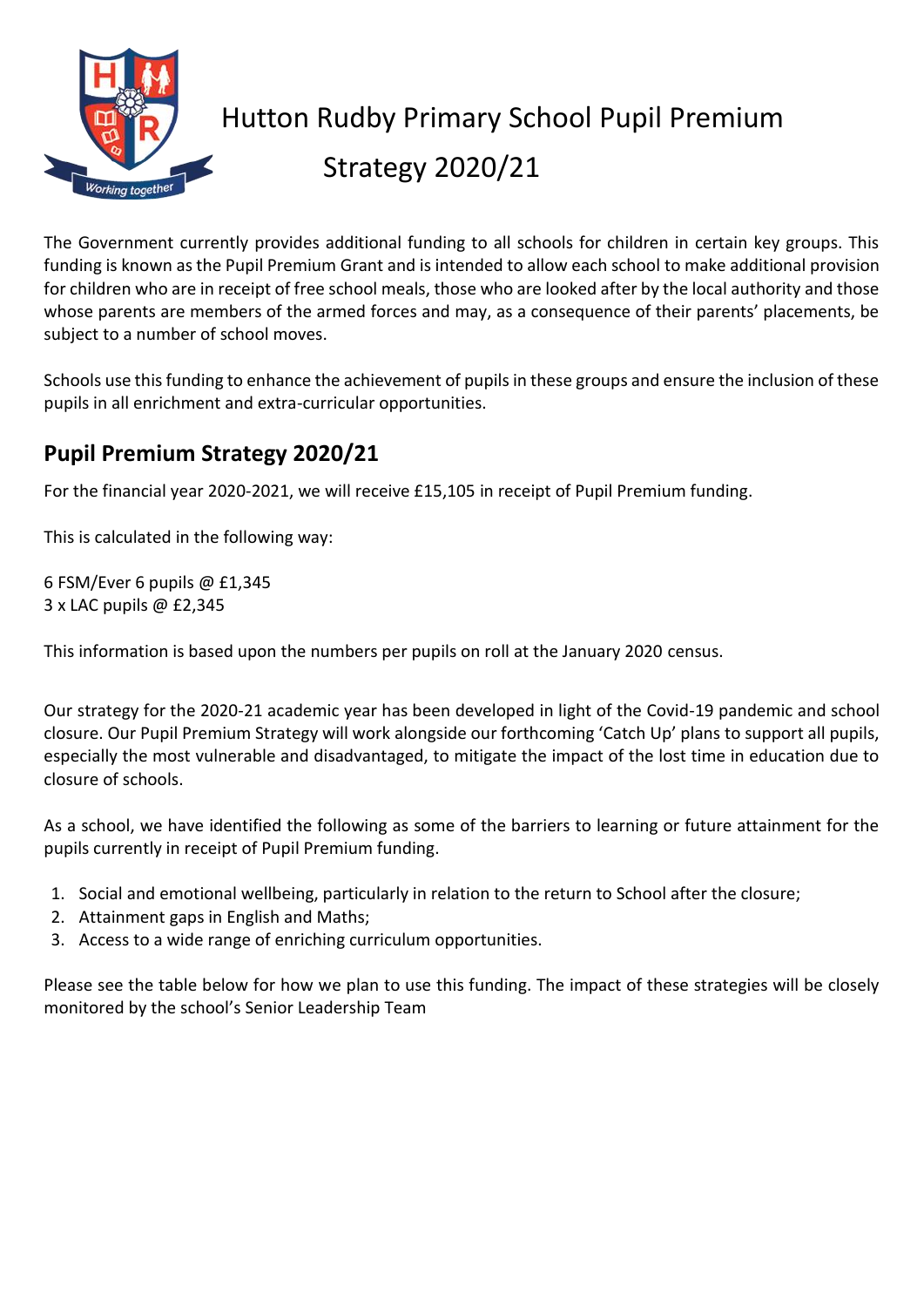| <b>Initiative</b>                                                                                                                                                                                                                                | <b>Rationale</b>                                                                                                                                                                                                                                                                                                                                   | Aim                                                                                                                                                                                                                                                                                                                                                                                | <b>Intended</b><br><b>Impact</b>                                                                                                                                                       |
|--------------------------------------------------------------------------------------------------------------------------------------------------------------------------------------------------------------------------------------------------|----------------------------------------------------------------------------------------------------------------------------------------------------------------------------------------------------------------------------------------------------------------------------------------------------------------------------------------------------|------------------------------------------------------------------------------------------------------------------------------------------------------------------------------------------------------------------------------------------------------------------------------------------------------------------------------------------------------------------------------------|----------------------------------------------------------------------------------------------------------------------------------------------------------------------------------------|
| <b>Personal</b><br>Development &<br><b>Behaviour and</b><br><b>Attitudes</b>                                                                                                                                                                     |                                                                                                                                                                                                                                                                                                                                                    |                                                                                                                                                                                                                                                                                                                                                                                    |                                                                                                                                                                                        |
| Maintaining a high<br>level of teaching<br>focusing upon<br>children's Mental<br>Health and<br>Wellbeing.                                                                                                                                        | The mental health and wider wellbeing<br>of pupils is paramount and support for<br>children returning to School will be a<br>priority in terms of whole school, class,<br>group and individual support.                                                                                                                                            | • To continue to<br>support identified<br>pupils previously<br>receiving focussed<br>support.<br>• To support the<br>mental health of<br>pupils returning to<br>School after the<br>closure.<br>• To provide advice,<br>support and<br>resources to staff in<br>relation to<br>supporting<br>children's return to<br>School as well as<br>more specific issues<br>which may arise. | • Pupils<br>adapt<br>quickly to a<br>return to<br>school and<br>the social<br>and<br>emotional<br>wellbeing<br>of pupils<br>positively<br>impacts on<br>attainment<br>and<br>progress. |
| <b>Additional online</b><br>resources<br>integrated into<br>curriculum to<br>promote growth<br>mind set and<br>strengthen<br>resilience and<br>determination.<br><b>Teachers focus</b><br>upon children's<br>Health and well-<br>being each day. | The impact of the Covid-19 pandemic<br>will have limited pupil opportunities to<br>develop their social interaction and<br>resilience skills. Teachers focusing daily<br>on these critically important skills will<br>provide opportunities for children to<br>develop these skills alongside core<br>learning and the wider themed<br>curriculum. | • To develop the<br>social interaction<br>and resilience skills<br>of pupils and<br>embed<br>opportunities for<br>this development<br>within the<br>curriculum. Core<br>skills:<br>• Resilience<br>• Empathy<br>• Self-Awareness<br>• Passion<br>• Excellence<br>• Communication<br>• Teamwork                                                                                     | • Positive<br>impact on<br>behaviours<br>for learning<br>and, as a<br>result,<br>impact on<br>attainment<br>and<br>progress.                                                           |
| Planned<br>programmes of<br>whole-class<br>mental health and<br>wellbeing<br>introduced. Class                                                                                                                                                   | The mental health and wider wellbeing<br>of pupils is paramount and support for<br>children returning to School will be a<br>priority in terms of whole school, class,<br>group and individual support. We will<br>not only undertake whole class<br>teaching of mental health but also                                                            | • To embed<br>planned<br>opportunities to<br>promote positive<br>mental health and<br>wellbeing in the                                                                                                                                                                                                                                                                             | • Pupils<br>adapt<br>quickly to a<br>return to<br>school and<br>the social<br>and                                                                                                      |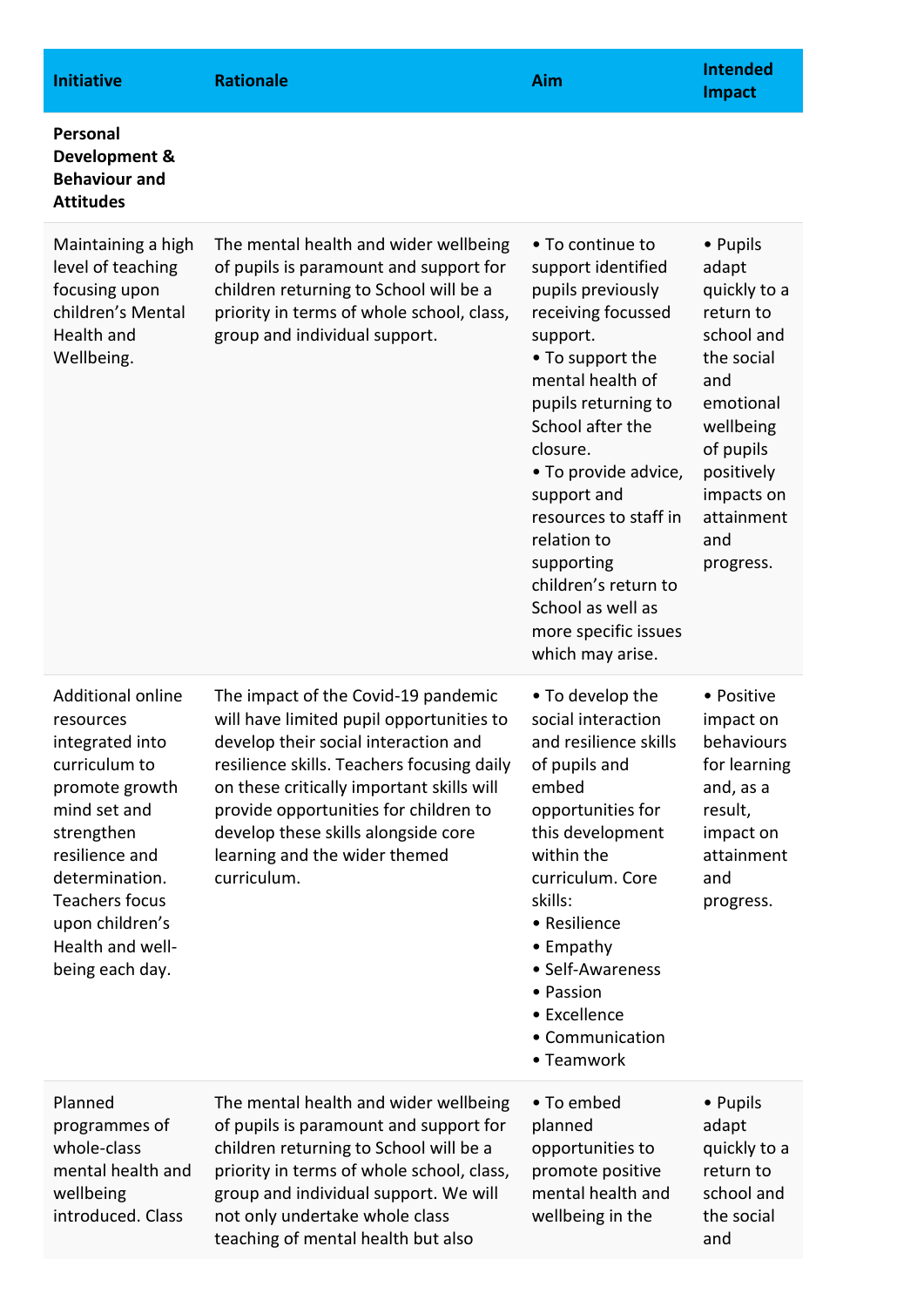| <b>Initiative</b>                                                                                                                               | <b>Rationale</b>                                                                                                                                                                                                                                                                                                                                                            | Aim                                                                                                                                                                                                                                                                | <b>Intended</b><br><b>Impact</b>                                                                                                                         |
|-------------------------------------------------------------------------------------------------------------------------------------------------|-----------------------------------------------------------------------------------------------------------------------------------------------------------------------------------------------------------------------------------------------------------------------------------------------------------------------------------------------------------------------------|--------------------------------------------------------------------------------------------------------------------------------------------------------------------------------------------------------------------------------------------------------------------|----------------------------------------------------------------------------------------------------------------------------------------------------------|
| emotion boards<br>introduced.                                                                                                                   | emotion boards which encourages<br>children to communicate and<br>recognise their feelings.                                                                                                                                                                                                                                                                                 | whole-class<br>curriculum.<br>For the<br>children to be given<br>the opportunity to<br>express their<br>feelings in different<br>ways.                                                                                                                             | emotional<br>wellbeing<br>of pupils<br>positively<br>impacts on<br>attainment<br>and<br>progress.                                                        |
| Children to access<br>weekly yoga<br>sessions focusing<br>on mental<br>relaxation health<br>and wellbeing                                       | There are 7 benefits of yoga for<br>children:<br>Yoga helps children manage their<br>anxiety.<br>Yoga improves children's emotional<br>regulation.<br>Yoga boosts children's self-esteem.<br>Yoga increases children's body<br>awareness and mindfulness.<br>Yoga enhances children's<br>concentration and memory.<br>Yoga develops<br>children's strength and flexibility. | • For children to<br>reap the benefits of<br>yoga and improve<br>their mental and<br>physical well-being.                                                                                                                                                          | • The social<br>and<br>emotional<br>wellbeing<br>of pupils<br>positively<br>impacts on<br>attainment<br>and<br>progress.                                 |
| <b>Quality of</b><br><b>Education</b>                                                                                                           |                                                                                                                                                                                                                                                                                                                                                                             |                                                                                                                                                                                                                                                                    |                                                                                                                                                          |
| Increased level of<br>teaching assistant<br>support within<br>School to increase<br>targeted<br>interventions to<br>redress<br>attainment gaps. | Although the curriculum will be<br>carefully considered to be reactive to<br>baseline assessments ensuring gaps<br>are addressed, increased provision for<br>targeted intervention will be required.<br>Therefore, more time will be available<br>to provide the targeted support<br>necessary.                                                                             | • Effective<br>intervention<br>programmes in<br>place for Pupil<br>Premium children<br>to target identified<br>personalised<br>learning action. For<br>example, additional<br>support with<br>phonics, reading,<br>reasoning and<br>arithmetic skills in<br>maths. | • Children<br>to make at<br>least<br>expected<br>progress<br>and often<br>more than<br>expected<br>progress<br>from<br>individual<br>starting<br>points. |
| Specialised<br>Accredited<br>Phonics training<br>CPD for all staff<br>from The Burley                                                           | Phonics interventions within School<br>are timely, targeted and adapted to<br>suit the needs of learners. Additional<br>training will provide opportunities for<br>staff to examine and evaluate phonics                                                                                                                                                                    | • Effective and<br>impactful phonics<br>intervention<br>programmes in<br>place for Pupil                                                                                                                                                                           | • Children<br>to make at<br>least<br>expected<br>progress                                                                                                |